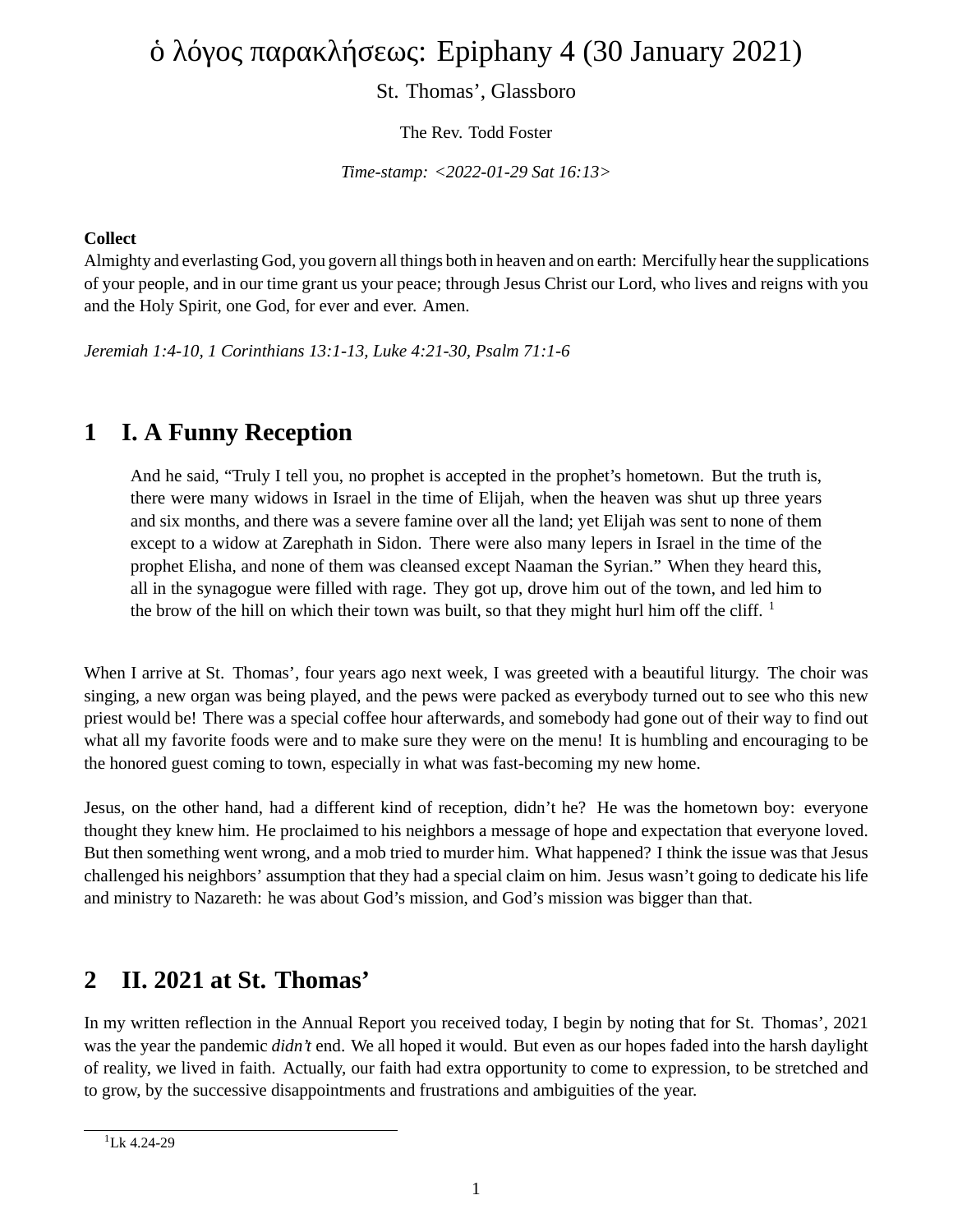In faith, we continued to be the church even when public health directives, our Diocese, and our own best-effort interpretations of the news reports prevented us from doing nearly anything the way we were accustomed to doing it. In faith, we mailed in our pledges and offered extra seasonal gifts. In faith, the Bell Tower renovation was completed so that our bell once more announces to our neighbors, "we are praying for you!" In faith, Carl Kinsley conceived and executed a plan to connect all our buildings together with a local area network that would both allow services to be streamed from any of the buildings, and also *lower* our monthly costs! In faith, the kitchen was remodeled with new floors, new cabinets, new counters, new paint, and new outlets. In faith, Donna Freidel accessed a Diocesan grant to tear up and replace our cracked and uneven sidewalks. In faith we smoothed fields, found a donation of free gravel to re-surface our parking lot, and extended a concrete apron to make it easier for Kitchen of Hope to receive deliveries from pallet jacks straight into our storage space. In faith and without room in our budget, we contracted with a new cleaning service to help make our Parish Hall sparkle for the sake of hospitality. In faith, Tal Kramer recruited a talented Rowan music student to lead our choir and to bring new songs to our liturgies. Every time we celebrate the Eucharist I am awe-struck as I think about the prodigious number of people, from Altar Guild to Tuesday Night Crew, from Lectors to Acolytes, from Ushers to Camera Operators, organizers and recruiters, to all the people of God who together, all together, only together, make Eucharist. Together we enflesh the gift of God for the people of God.

It's dangerous territory trying to mention specific names, because nearly everyone at St. Thomas' participates in our ministry in important, practical ways. But I want to observe that in 2018, just days before I moved here from Seattle, Joe Rizzuto was elected Junior Warden of St. Thomas'. He has served faithfully and well in that capacity for the last four years, sometimes risking life and limb to do the maintenance tasks he was so passionate about. As he passes his office on to someone else, Joe leaves behind a church campus that is better lit, more safely wired, and with tiny electric bills. Only Joe had the vision, the faith, patience and *persistence* to find a vendor willing to install solar panels on the roof of the garage and the Parish Hall at **no cost** to St. Thomas'!

I am in awe of our Vestry, led by Senior Warden Eric Cephas, who have done amazing, unprecedented work in dealing with the closure of our church campus, the ups and downs of infection rates and Diocesan guidance, and all the other questions of health, ethics, love, and faith that come with a pandemic the likes of which none of us had ever experienced before. I am grateful to all of them.

St. Thomas' was about God's mission in 2021. This past year we all made great sacrifices to care for one another. We wore masks even when we didn't want to. We showed up to read or serve in liturgy outdoors when it was cold or rainy or even threatening snow. Our Sunday School programs for children, youth, and adults, all adapted to the demands of this season by meeting mostly online, but occasionally offering special events or picnics together. Through Kitchen of Hope, St. Thomas' doubled-down on our food distributions in order to care for our needy neighbors impacted by the pandemic. That's what it means to be the Church.

And we weren't just the Church- for ourselves. This year, St. Thomas' continued to grow in our efforts to reach out to Rowan University. Rachael Owen has been key in helping organize those efforts. As Covid shut down our Dinner Church program, we looked for other ways to be present to students. From our Fall retreat at Camp Crossroads, to Church in the Woods, celebrating the Eucharist in public places on campus, to last fall's weekly outdoor Compline & Pizza, we have continued to experiment with different ways to offer the love of God to our neighbors across the street. And not just across the street: I've been told Rowan is buying the Middle School across Delsea, meaning St. Thomas' will now exist within a Rowan sandwich. I'm more convicted than ever that the mission field has come to us, that God is calling us to serve the community of Rowan University. These are our neighbors, the ones Jesus commanded us to love. As the Episcopal Church in Glassboro, we have both a responsibility to do the work of God and a golden opportunity to launch out in faith and grow into something